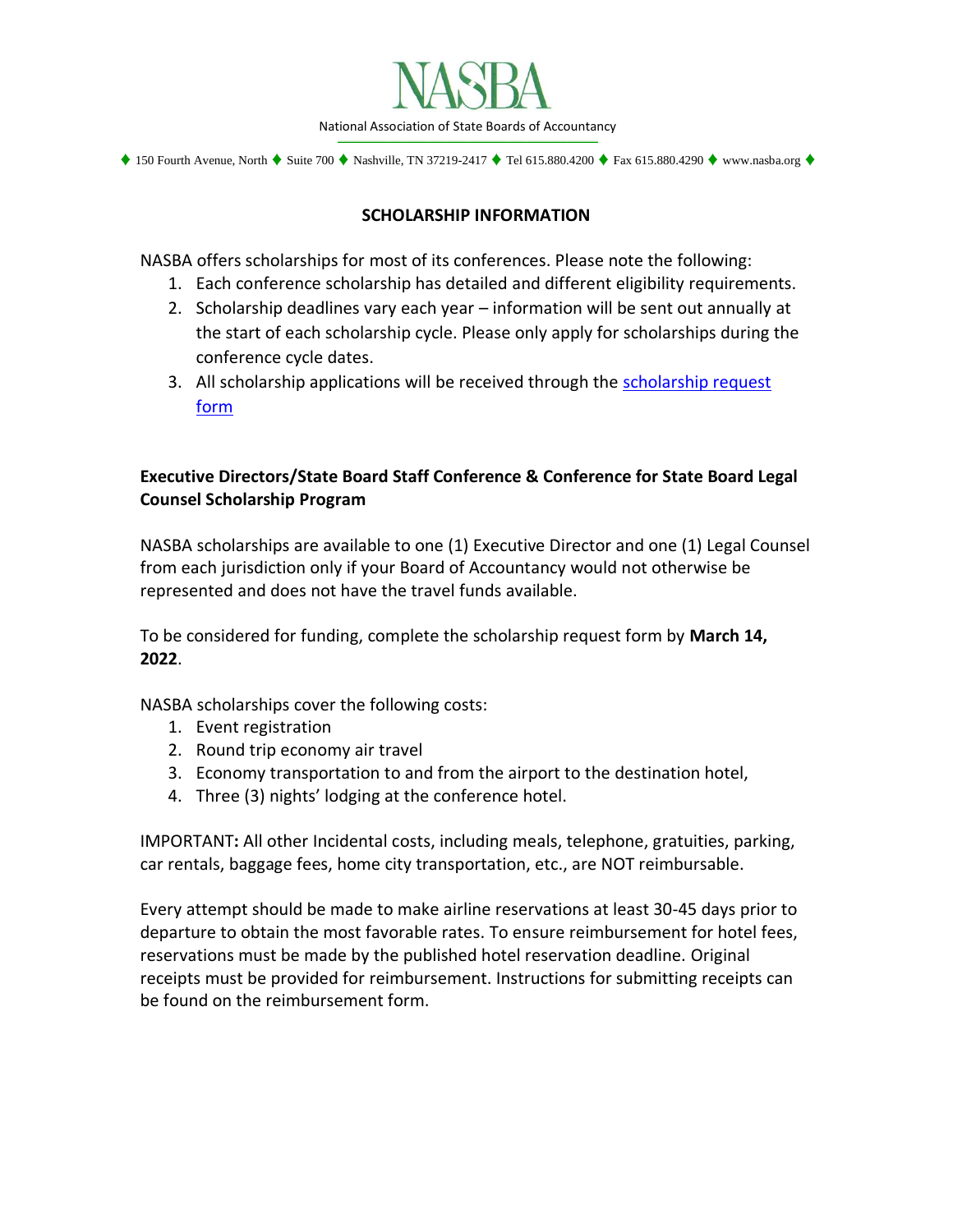## **Regional Meeting Scholarships**

NASBA offers support to our members through current Board Member and New Board Member Orientation Scholarships for Regional Meetings.

### Board Member Scholarships

NASBA scholarships are available to one current Board of Accountancy member if that Board would not otherwise be represented and does not have travel funds available.

To be considered for funding, complete the scholarship request form, by **May 2, 2022**.

Board Scholarships cover the following costs:

- 1. Event registration
- 2. Round trip economy air travel
- 3. Economy transportation to and from the airport to the destination hotel
- 4. Three (3) nights' lodging at the conference hotel.

IMPORTANT**:** All other Incidental costs, including meals, telephone, gratuities, parking, car rentals, baggage fees, home city transportation, etc., are NOT reimbursable.

Every attempt should be made to make airline reservations at least 30-45 days prior to departure to obtain the most favorable rates. To ensure reimbursement for hotel fees, reservations must be made by the published hotel reservation deadline. Original receipts must be provided and mailed to the address provided on the reimbursement form.

#### New Board Member Orientation Scholarships

Funding is available to Regional Meetings for all NEW board members appointed after June 1, 2021

To be considered for funding, complete the scholarship request form, by **May 2, 2022**.

New Board Member Orientation Scholarships cover the following costs:

1. Event registration

.

- 2. Round trip economy air travel
- 3. Economy transportation to and from the airport to the destination hotel
- 4. Four (4) nights' lodging at the conference hotel.

IMPORTANT**:** All other Incidental costs, including meals, telephone, gratuities, parking, car rentals, baggage fees, home city transportation, etc., are NOT reimbursable.

Every attempt should be made to make airline reservations at least 30-45 days prior to departure to obtain the most favorable rates. To ensure reimbursement for hotel fees, reservations must be made by the published hotel reservation deadline. Original receipts must be provided for reimbursement. Instructions for submitting receipts can be found on the reimbursement form.